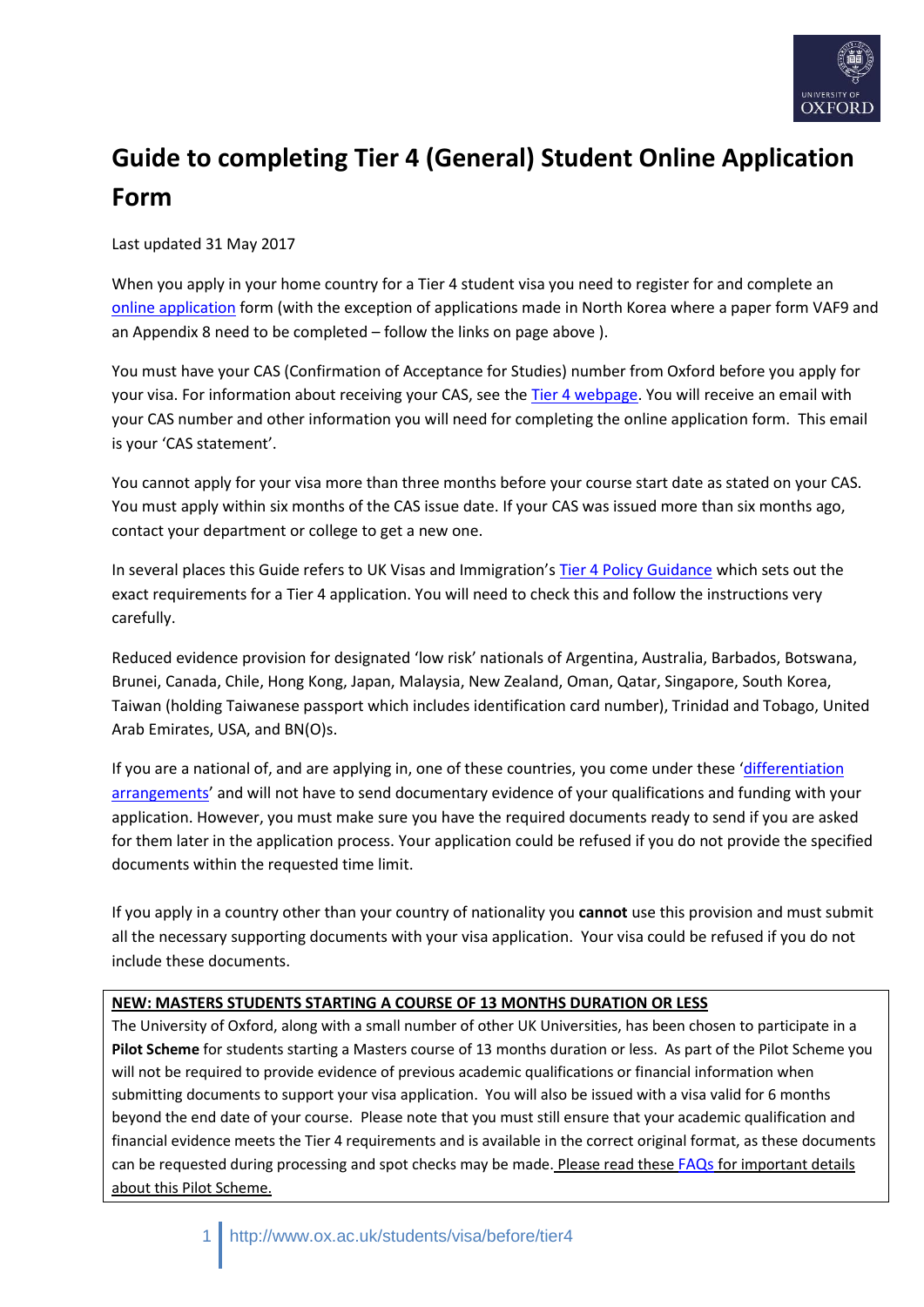

## **Completing the online application form**

Do save the document as you progress and make a note of your application reference number so that you can return to it at a later date (you will also get an email link).

When applying, be aware of the following options when selecting 'Type of application':

- Tier 4 (General) Student: if you will be self or family funded, privately funded or funded by a student loan;
- Tier 4 (General) (Sponsored) Student: if you are going to be funded by an "official financial sponsor", which includes Oxford or other university scholarships / bursaries, the UK government, your home government (not including student loans), the British Council or any international organisation or international company;
- Tier 4 (General) (UK Government Sponsored) Student: only if you are the holder of a Chevening Scholarship or Fellowship, a British Marshall Scholarship, a Fulbright Scholarship or a Commonwealth Scholarship and Fellowship Plan.

#### **Passport/Travel Document**

# **Please note that you need one blank page front and back in your passport/travel document to avoid the processing of your application being delayed or rejected**

Write your name exactly as shown in your passport and CAS statement. Include middle/other names with your Given name(s). If you only have one name, write it in the 'Family Name' AND 'Given Name' boxes.

#### **Travel information**

*Date of planned travel to the UK*. Include your intended date of travel to the UK

#### **Travel History**

| The answers will vary for individual students but as a guide to completing three questions we suggest: |                                                 |
|--------------------------------------------------------------------------------------------------------|-------------------------------------------------|
| Have you ever travelled to the UK in the last 10 years?                                                | If Yes                                          |
| List the last 5 visits to the UK in the last 10 years                                                  | Detail the 5 most recent entries into the UK    |
|                                                                                                        | for whatever reason                             |
| Have you ever voluntarily elected to depart the UK?                                                    | Only relevant in the special context of a       |
|                                                                                                        | decision to remove someone from the UK $-$      |
|                                                                                                        | this would be No for most applicants            |
| Have you ever travelled outside your country of residence,                                             | List any trips you have made, for which         |
| excluding the UK, in the last 10 years?                                                                | you have needed your passport (apart from to    |
|                                                                                                        | the UK or any Commonwealth country). If you     |
|                                                                                                        | have been resident for study or work in         |
|                                                                                                        | another country, also list any trips made from  |
|                                                                                                        | there. If there is a long list you can include  |
|                                                                                                        | these details under 'Additional information' at |
|                                                                                                        | the end                                         |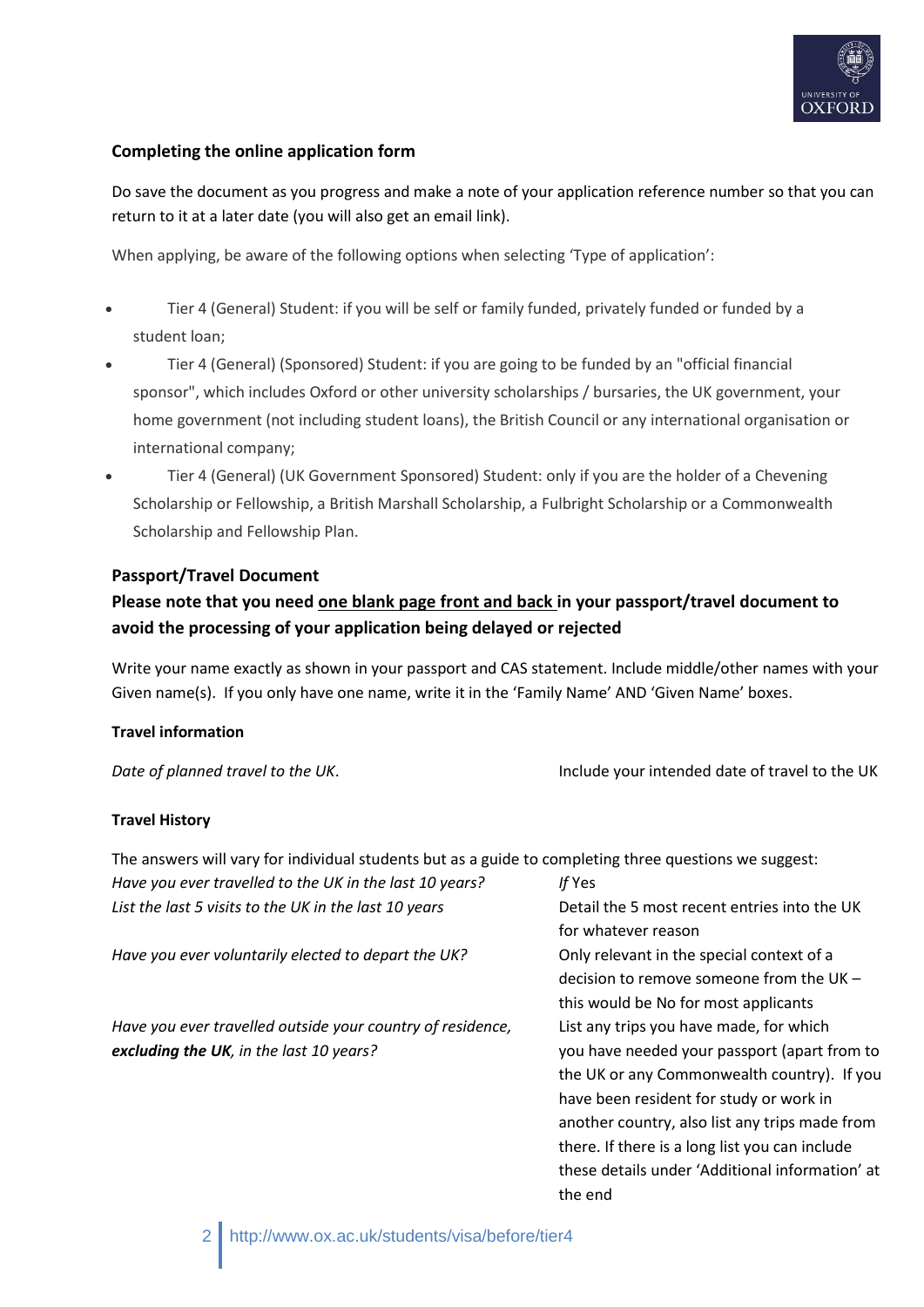

### **Medical Treatment**

We suggest that you include details and dates of any medical treatment received in the UK. We understand that you are not required to include details of appointments with a General Practitioner (GP) or minor illnesses but if you have received hospital or longer term treatment for injury or a medical condition you should supply the information requested.

#### **Sponsor**

The information you need for this section will also appear on your CAS Statement:

| Tier 4 Sponsor Licence Number | UED4UGNF1                                                                        |
|-------------------------------|----------------------------------------------------------------------------------|
| Name of sponsor               | University of Oxford                                                             |
| Address of sponsor            | University Offices, Wellington Square, Oxford, OX1 2JD                           |
| <b>Primary Contact No:</b>    | 01865 286349                                                                     |
|                               | (Secondary contact no. and email address are not mandatory so can be left blank) |

#### **Studies**

This section is asking for information from your CAS about your course, details of the title, level, etc. If you do not have a CAS number, you cannot proceed with your application. For information about receiving a CAS see [Step 1](http://www.ox.ac.uk/students/international_students/visabefore/tier4studentvisa/) on our webpage. To be valid, your CAS must not be more than six months old at the time you apply for your visa. If you are reapplying after a visa refusal, you will need a new CAS.

| <b>CAS Number</b>       | As given on CAS Statement being careful to make clear the difference between<br>any '0's and 'O's and '1's and 'I's.                                                                                                                                                       |
|-------------------------|----------------------------------------------------------------------------------------------------------------------------------------------------------------------------------------------------------------------------------------------------------------------------|
| Title of course         | This should match 'Programme Title' on CAS Statement                                                                                                                                                                                                                       |
| Level of course         | This should match 'Course Level' and 'Qualification Awarded on Completion' on<br>CAS Statement (the options may be slightly different to the way your CAS is<br>worded $-$ if you wish you can include the $NQF$ number as stated on your CAS<br>ignoring the letters QFC) |
| Start date of<br>course | If you will be starting a new course, use 'Start Date 1' from your CAS<br><b>Statement</b>                                                                                                                                                                                 |
|                         | If you will be taking a pre-sessional course or attending an induction<br>programme at Oxford before your main programme, use 'Start Date 2' from<br>CAS Statement if an earlier date has been specified there                                                             |
|                         | If you have already started your course at Oxford and you are applying for a<br>visa to resume or continue, use 'Start Date 1' from your CAS Statement, which<br>is the original course start date.                                                                        |
| End Date of course      | Include the 'Expected End Date' from your CAS Statement                                                                                                                                                                                                                    |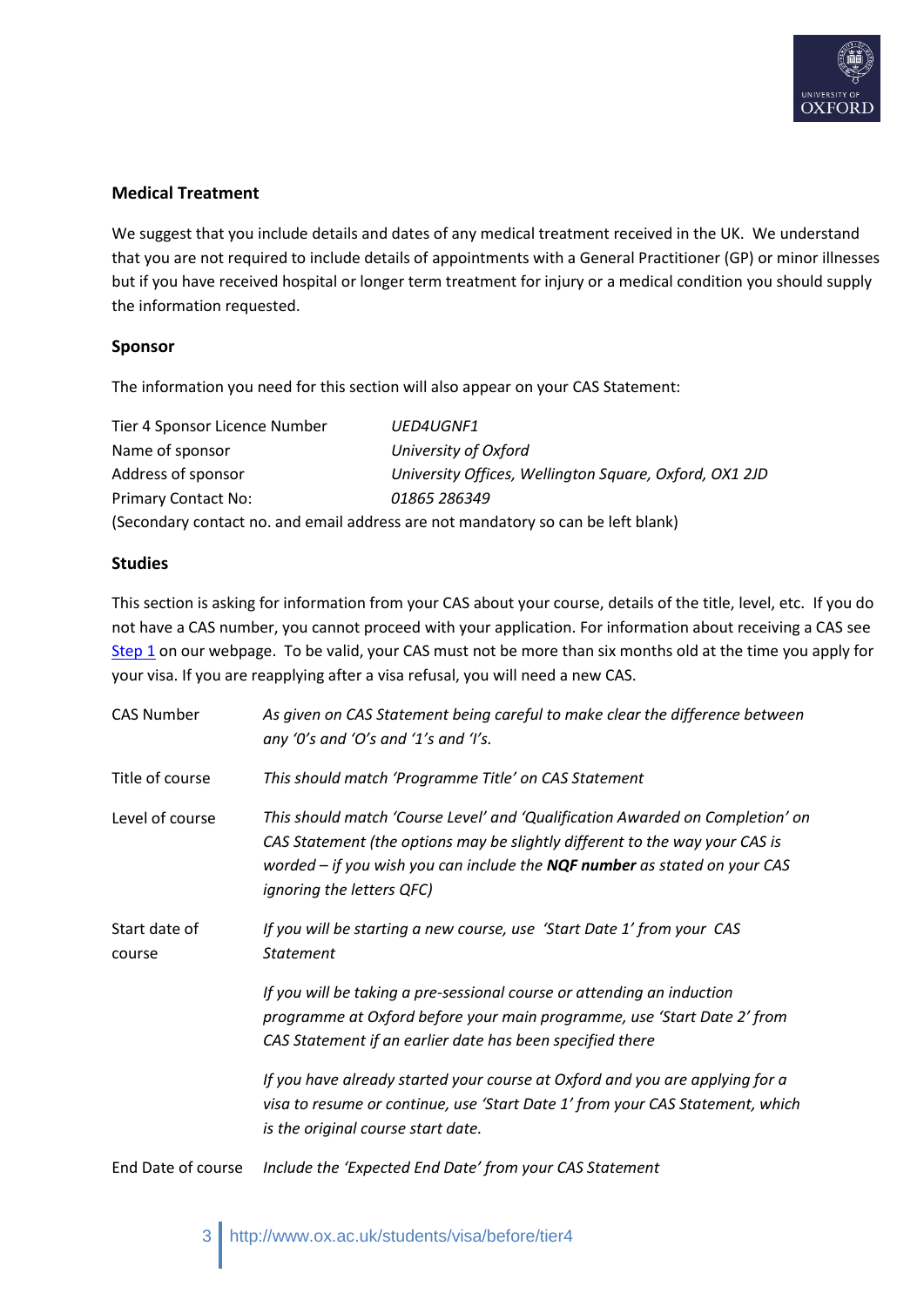

| Address main site<br>of study | Same as Sponsor Address (use postcode OX1 2JD for look up)                                                                                                                                                                                                                                              |  |  |
|-------------------------------|---------------------------------------------------------------------------------------------------------------------------------------------------------------------------------------------------------------------------------------------------------------------------------------------------------|--|--|
|                               | For contact numbers and email you can input any college or department details<br>you have                                                                                                                                                                                                               |  |  |
| Assessed by "other<br>means"  | New students answer "No"                                                                                                                                                                                                                                                                                |  |  |
|                               | If you are a continuing student and under the heading, 'Evidence Considered in<br>Accepting Application' your CAS Statement says "I confirm that the student is<br>progressing satisfactorily on their course", answer 'Yes' and write in the drop<br>down box 'Assessed on progress on current course' |  |  |
|                               | (English language - continued with a table on the next page)                                                                                                                                                                                                                                            |  |  |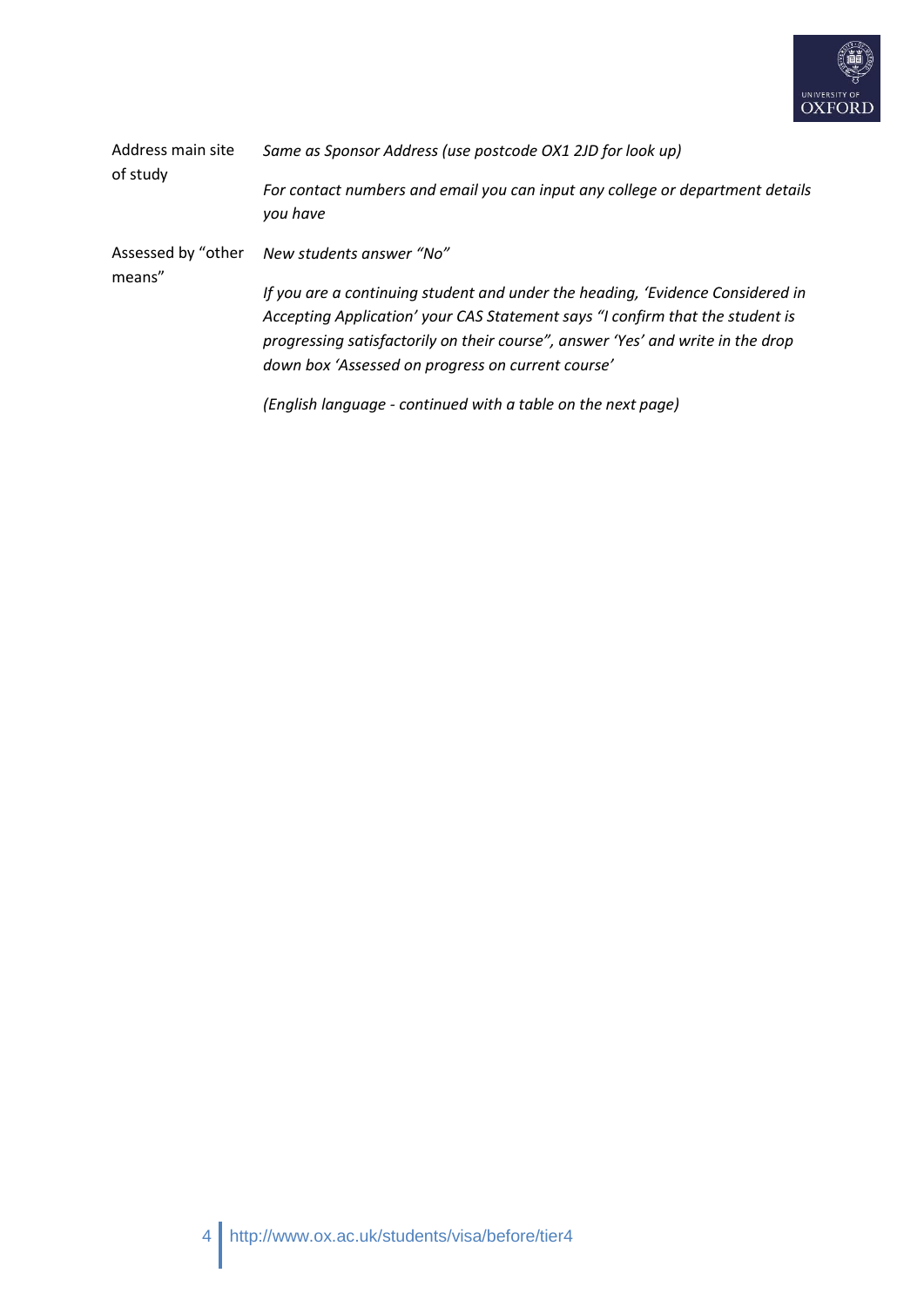

# **English Language**

Look at your CAS, under the heading 'English language assessment' to find out which option you should choose.

| Option on the form                                                                                                           | <b>Information on CAS</b>                                                                                                                                                                                                                                                           |
|------------------------------------------------------------------------------------------------------------------------------|-------------------------------------------------------------------------------------------------------------------------------------------------------------------------------------------------------------------------------------------------------------------------------------|
| National of a majority English speaking<br>country                                                                           | If you are a national of one of the countries listed in<br>Appendix B of the Immigration Rules, as shown in the<br>passport listed on your CAS and that you will use for<br>your visa application, choose this option and pick<br>your nationality from the drop down list provided |
| <b>English Language Test</b>                                                                                                 | If a test result is mentioned on your CAS statement<br>include details of the awarding body, title, level, date<br>of the award and reference number. Please note<br>that this option is only used for pre-sessional English<br>courses at Oxford                                   |
| Previous study as a child student (or under<br>the student rules that were in force before<br>31 march 2009)                 | If your CAS confirms that you have completed a<br>course in the UK as a child student include<br>information requested                                                                                                                                                              |
| Your sponsor is a Higher Education<br>Institution (HEI), and has made its own<br>assessment of your English language ability | If the CAS Statement states "Higher Education<br>Institution (HEI) sponsor has made assessment"<br>choose this option. DO NOT include language test<br>certificates or results with your visa application.                                                                          |
| Your sponsor is an HEI, considers you to be a<br>gifted student and has waived the English<br>Language requirement           | If this option appears on your CAS Statement please<br>email student.immigration@admin.ox.ac.uk                                                                                                                                                                                     |
| Studying short-term study abroad<br>programme in the UK as part of a university<br>course in the USA                         | This option will not appear on your CAS                                                                                                                                                                                                                                             |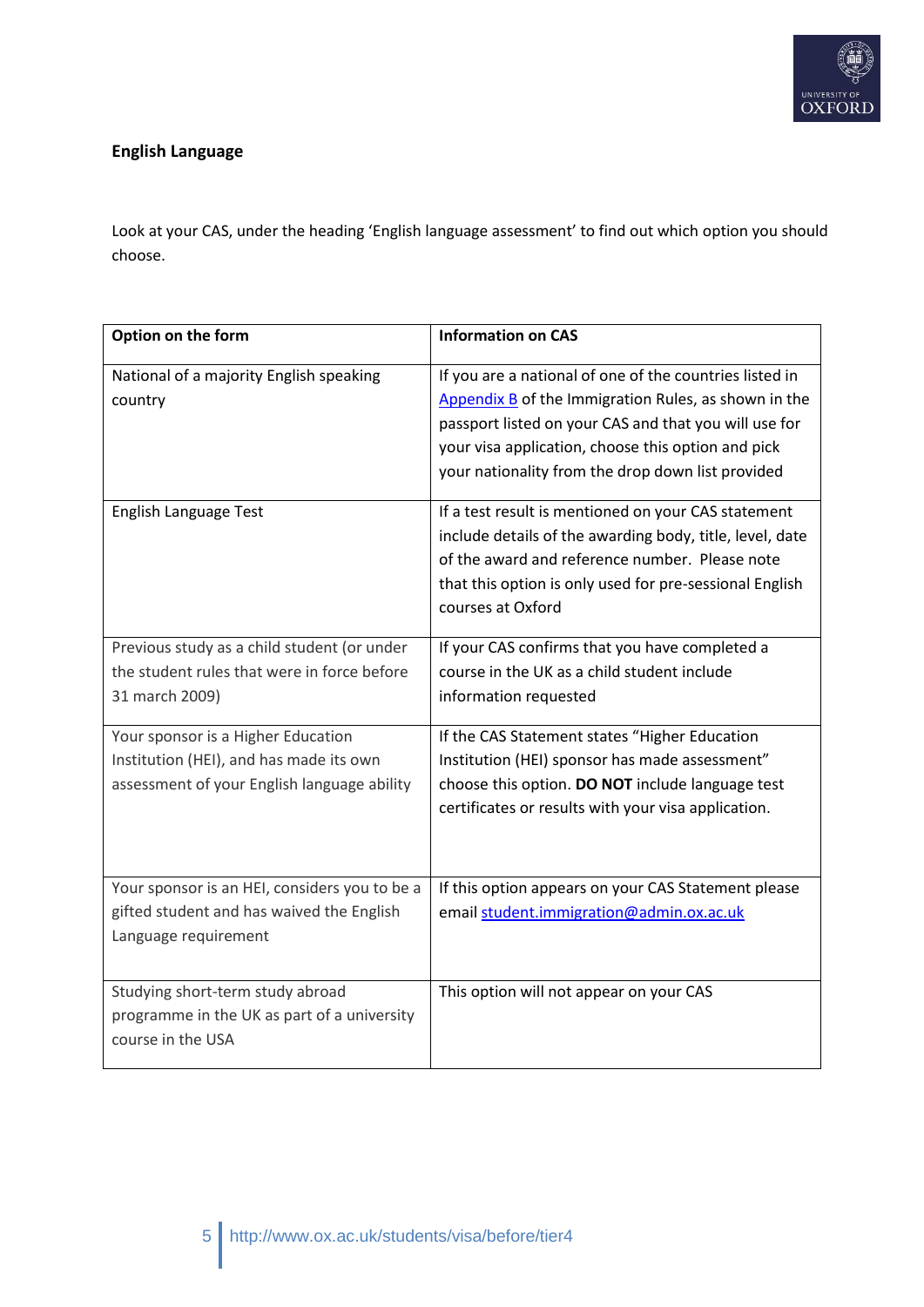

# **ATAS Certificate**

Your CAS statement will state whether you need an ATAS certificate. For information about ATAS see [Step 2](http://www.ox.ac.uk/students/international_students/visabefore/tier4studentvisa/) on our webpage. If you have a question about whether you need an ATAS certificate, contact your Oxford college (undergraduates) or department (graduates) or emai[l student.immigration@admin.ox.ac.uk.](mailto:student.immigration@admin.ox.ac.uk) If you do require an ATAS certificate, you must get it before you submit your visa application – this could take 20 working days or more. You will receive your ATAS certificate by email – you must print this out and include it with your application.

## **Maintenance and Fees**

You must ensure you enter the correct information in this section and have the specified documentation as evidence of your funding as set out in the [Tier 4 Policy Guidance.](https://www.gov.uk/government/publications/guidance-on-application-for-uk-visa-as-tier-4-student) For new students this likely to be different to the evidence you provided to the University for your Financial Declaration. If you come under the reduced evidence provision (see page 1) and you are applying in your home country, you do not have to send documentary evidence of your finances with your visa application, but you must have the documents available in case they are requested during the processing of your visa. Note that the reduced evidence provision does not apply if you are making your application in a country that is not your country of nationality.

## **Course fees**

Copy the figure for 'Total Fees' given on your CAS Statement under the heading, 'Fees and Payments'. Note that this figure will represent your tuition and college fees for a maximum of one year, not the total fees for your course if your course lasts for more than one year.

## **Have any of your course fees been paid?**

This means payments that have been made towards the amount show as "Total Fees" and which are either shown on your CAS Statement as 'Fees Paid Towards Total' or for which you have an original paper receipt from the University or your college. Choose "Yes Paid to UK Education Provider" and include the amount underneath if a figure appears here.

If you are a Visiting Student who is not required to pay any course fees direct to Oxford because your home institution is paying Oxford, and you have £0.00 for 'Total Fees' on your CAS, choose "Yes - Paid to Overseas Higher Education Institution" and then choose "Shown on CAS". You might have to include with your visa application a letter from your home institution confirming the arrangement.

Some continuing students are likely to have £0.00 for 'total fees' on the CAS. Put 0.00 on the form then answer "Yes Paid to Overseas Higher Education Institution" and then choose "Shown on CAS".

If you answered No and none of the 'Total Fees' have been paid, you must state that you can cover this amount by answering Yes to the question 'Do you have sufficient funds to cover remaining course fees?'. For part payment of fees, you have to include the total amount paid and then the option of the evidence you are providing.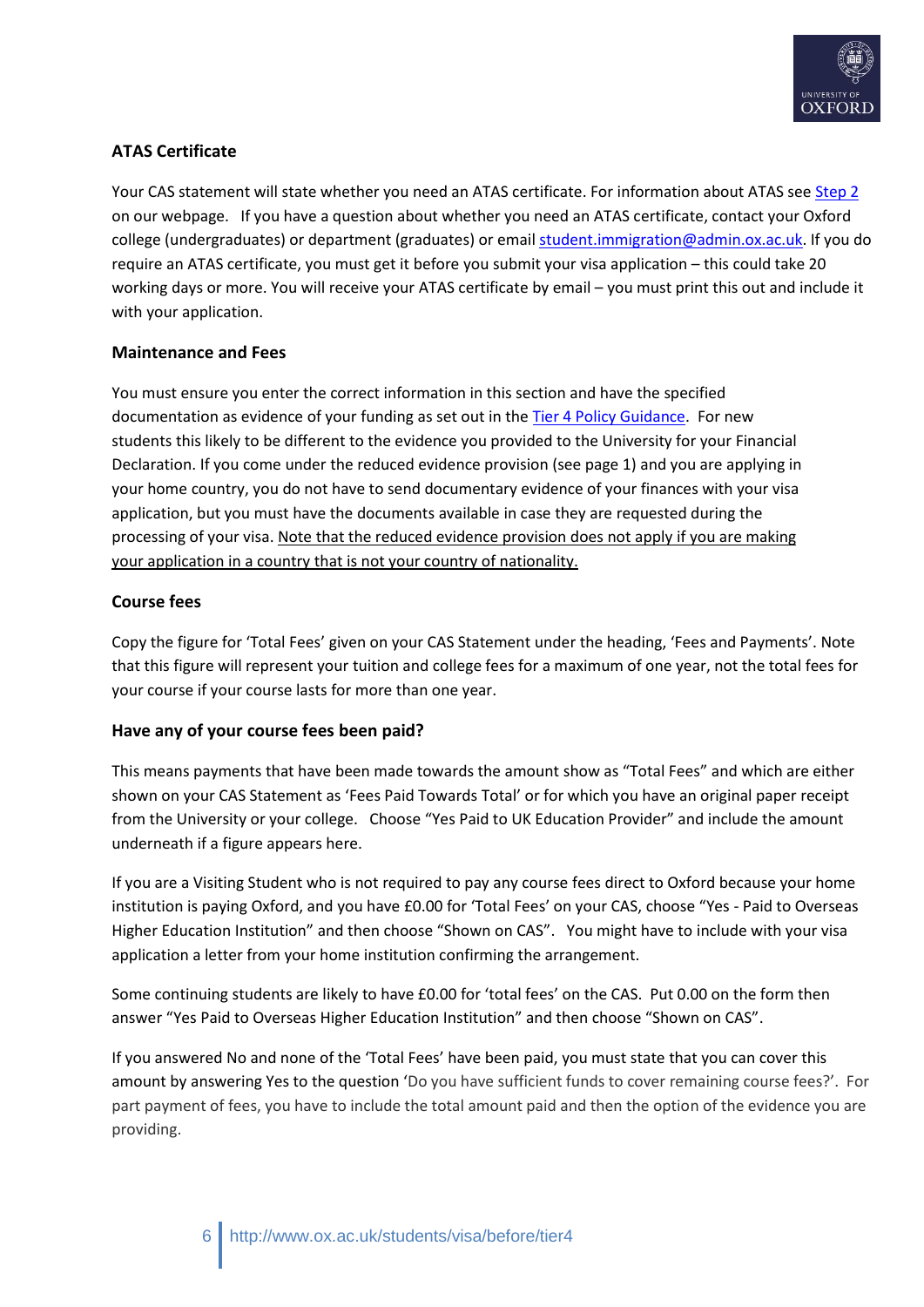

If you are not covered by the exemption arrangements and you have paid a sum of money towards your course fees, either ensure the payment is recorded on the CAS (which your college or department can update electronically even after your CAS statement has been issued) or provide an original paper receipt from the University or your college.

### **Do you have sufficient funds to cover remaining course fees?**

Answer Yes or No depending on whether any fees have been paid in advance to the University or, if you are a visiting student, via your home institution.

## **Maintenance (living costs)**

Currently £1015 a month is required for living expenses. The maximum amount you will need is for **9 months (£9135)** even if your course is longer. You will need to use this figure as a basis for living costs with this application.

## **Have any of your accommodation fees been paid to your sponsor? (The University of Oxford)**

You can only state an amount paid towards accommodation if you will be or are staying in University accommodation, money has been paid to college and:

- this amount is shown on your CAS statement as 'Accommodation Fee Already Paid' or
- you have an original official paper receipt for the amount paid from college

In both cases choose "Yes - Paid to UK Education Provider", enter the amount below and choose how this will be evidenced

*Note that, even if you have paid a higher amount to the University for accommodation, you are only allowed to offset a maximum of £1265 towards the amount you may need to show for maintenance.*

If you are a Visiting Student who is not required to pay any accommodation fees direct to Oxford because your home institution is paying Oxford, and this is explained on your CAS, choose 'Yes - Paid to Overseas Higher Education Institution'.

If you are not in University accommodation answer No

# **Do you receive support from a financial sponsor that meets the UK Visa and Immigration definition of a financial sponsor?**

Financial sponsor here means a body who is funding your studies (course fees or living expenses or both), who is the UK government, your home government, the British Council or any international organisation, international company, university or an independent school. You may be receiving funding from another source, but it will not count as an 'official financial sponsor'. Note that if you will be funding your studies using a student loan, you should give this information in a different section.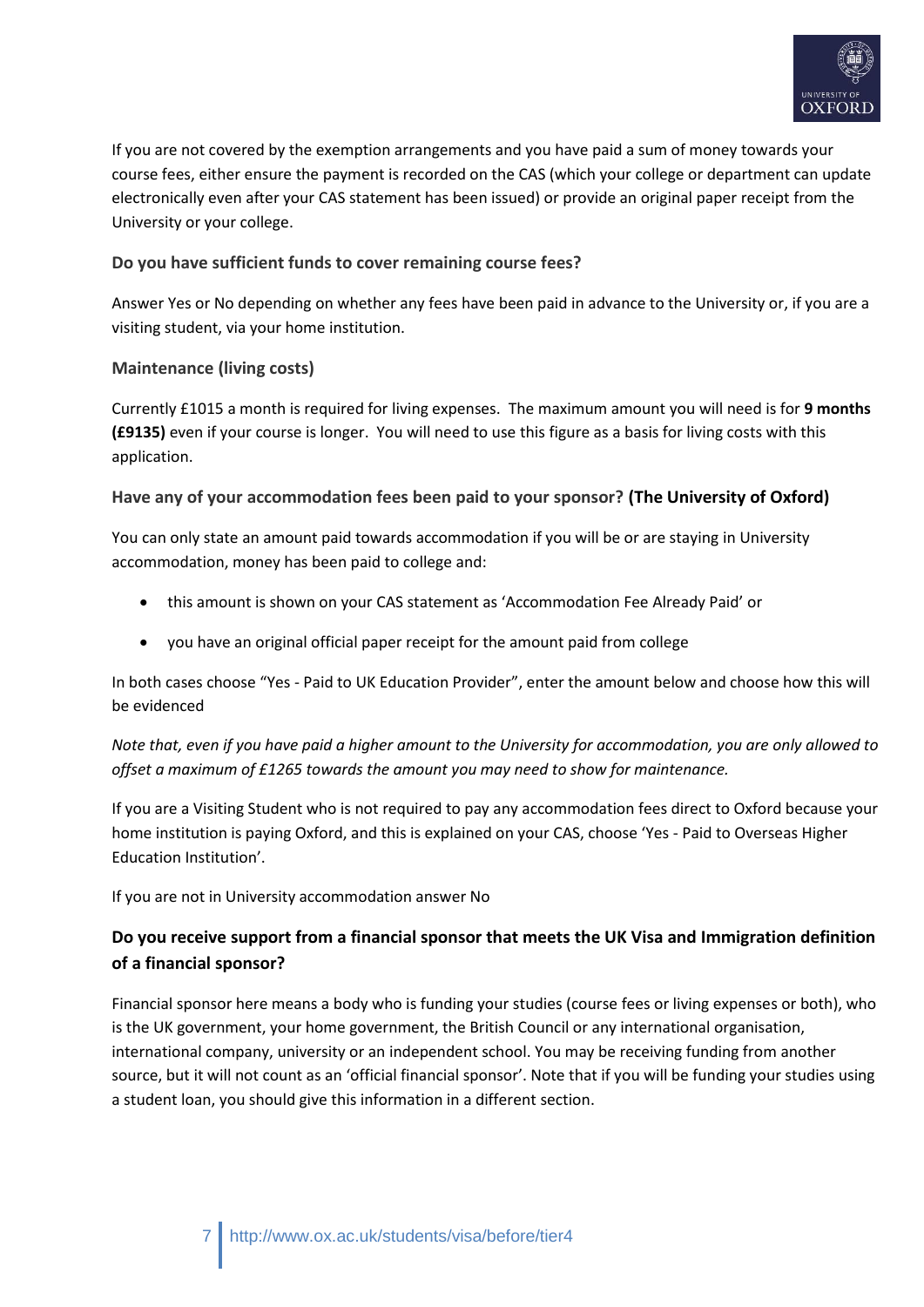

If you have an official financial sponsor, you will need a stamped, original, headed-paper letter from them about the sponsorship (scholarship, award, bursary or equivalent) which meets the requirements in th[e Tier 4](https://www.gov.uk/government/publications/guidance-on-application-for-uk-visa-as-tier-4-student)  [Policy Guidance.](https://www.gov.uk/government/publications/guidance-on-application-for-uk-visa-as-tier-4-student) If your financial sponsor is an international organisation or company we recommend that the letter makes it clear that they operate on an international basis. If the University (Oxford) or your college is your official financial sponsor this information **will not** be included on your CAS, and you will need to make sure you have a letter.

Include the full name of the official financial sponsor (for example Clarendon Fund) and then the amount they are giving you in total, followed by a breakdown of the amount for fees and living expenses. For partial scholarships or more than one official financial sponsor put the total amount (there does not appear to be an option to add more than one sponsor).

If your financial sponsor will be paying all of your course fees you have to state the amount you will receive. If your financial sponsor is paying all of your living expenses, or as much or more than the amount already stated, write the total amount in the next box. If you will only be partially funded for either course fees or maintenance, write the actual figures as shown in your financial sponsor letter in the boxes.

#### **Amount of any remaining fees and maintenance you have to show as 'still due for payment'**

#### **For students with full funding from an official financial sponsor**

Answer 'No' and then 'Yes' to "Do you have money in your own name?" You will then have to state "Original letter from official financial sponsor'. There appears to be no way around answering this question when all fees and living costs are covered by a financial sponsor.

There should be nothing left for you to have to show because:

 You have an official financial sponsor who will be paying all your course fees or any outstanding course fees

AND

- You have an official financial sponsor who is paying all your maintenance (or at least as much as you are required to show) or
- You have paid an amount towards University/college accommodation as stated which is at least as much as the figure you entered (note that you are only allowed to count a maximum of £1265 already paid for accommodation towards this) or
- You have paid an amount (of which you are allowed to count up to a maximum of £1265 towards University/college accommodation as stated) and the balance you are required to show for living expenses is covered by an official financial sponsor.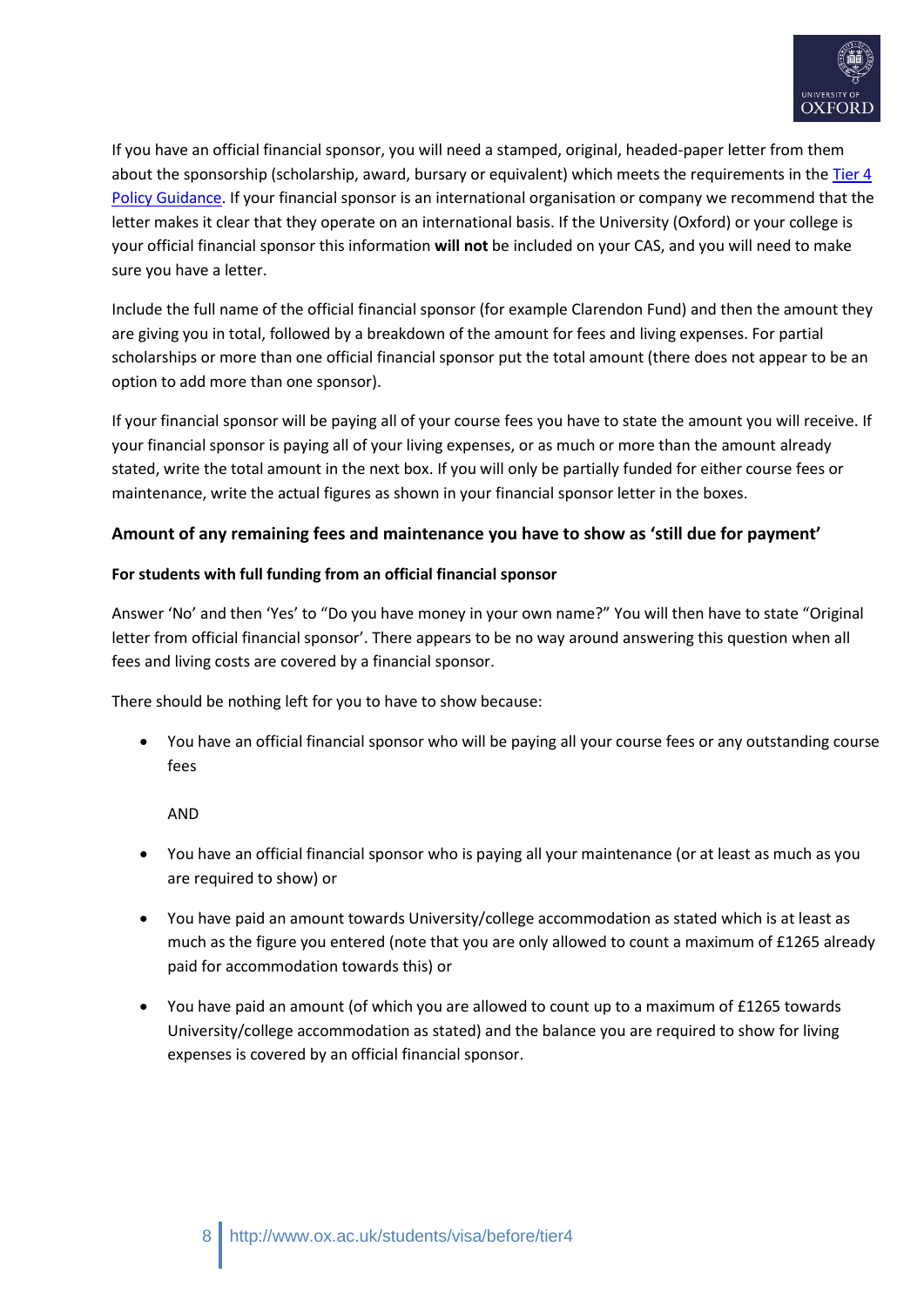

## **For all other students with remaining fees and maintenance 'still due for payment'**

If you still have to show evidence of funding, answer 'Yes' and complete the questions below:

- for Course fees give the figure deducting any amount already paid and any amount covered by official financial sponsorship from the figure on your CAS
- for maintenance deduct any amount you have paid for accommodation (of which you are allowed to count up to a maximum of £1265) and any amount covered by official financial sponsorship. If this means the figure is less than zero, put 0.00
- for the total remaining to be covered, add the figures for Course fees and Maintenance together. You will need to be able to show you have this amount of money in savings or have a loan to cover it, or that your parent or legal guardian will give you this money.

Answer 'Yes' to "Do you have money in your own name?" if you have the money you need to show as your own savings, or savings in an account you hold jointly, or a loan in your own name.

Answer 'No' if you have to show funding in a bank account in the name of a parent or legal guardian and give details of the evidence you are providing underneath. Note that you cannot show funding in the form of a loan in the name of a parent or legal guardian and you cannot show funding from any other family member or individual.

# **\*IMPORTANT NOTE FOR THOSE WHO ARE NOT REQUIRED TO PROVIDE DOCUMENTARY EVIDENCE WHEN SUBMITTING AN APPLICATION (LOW RISK OR TIER 4 PILOT SCHEME see page 1)**

## "*What original documents have been supplied showing evidence of funds for the fees that still need to be paid?"*

You must complete this section even though you are not sending in the documents. You will need to list the documents you would provide if asked to do so and add "No evidence required (low risk)".

## **Funding from your parent or legal guardian (see note above\*)**

If you do not have the money you need to show in your own or joint names, and want to show evidence for funding from your parent or legal guardian, you must obtain a letter from them, provide your original birth or adoption certificate or court document for guardianship. See [Tier 4 Policy Guidance.](https://www.gov.uk/government/publications/guidance-on-application-for-uk-visa-as-tier-4-student) In additional they must also provide a bank letter or bank statement which meets the requirements as stated in the guidance. Remember that if any of these documents are not in English you will have to obtain a translation which meets the requirements in the Tier 4 Policy Guidance.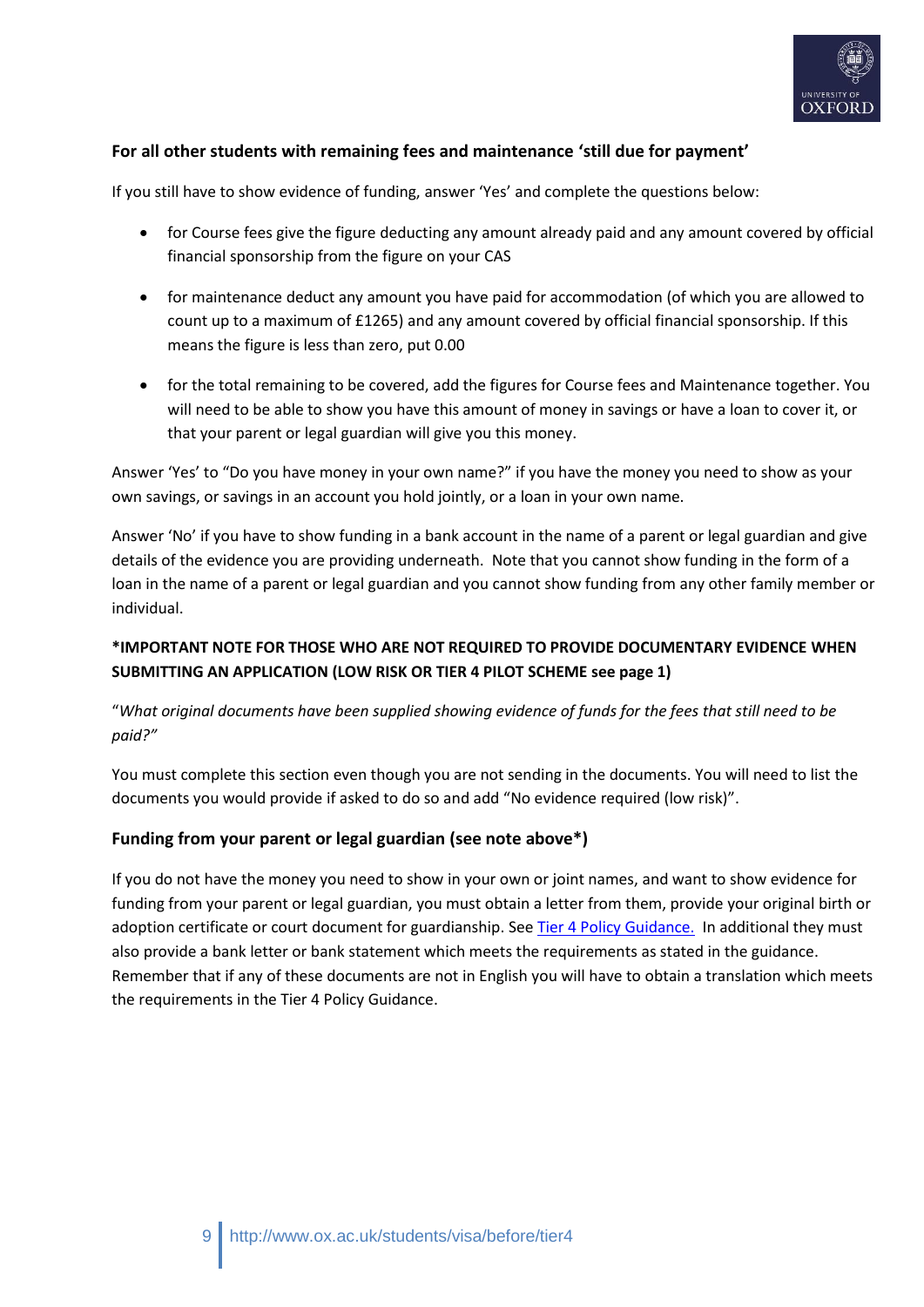

### **Documentary evidence you must provide to show funding (see note above\*)**

If you come under the reduced evidence provision or Tier 4 Pilot Scheme (see page 1) you may not have to provide supporting documents but remember you must have the documents available to provide if UK Visas and Immigration asks for them later. Note that the reduced evidence provision does not apply if you are making your application in a country that is not your country of nationality (**Tier 4 Pilot Scheme** applicants are exempted from providing documents wherever they apply).

If you do not come under the reduced evidence provision or Tier 4 Pilot Scheme, list the documents you will be providing as evidence for your funding – for example "Personal bank statements" or "Student Loan".

**You must follow the requirements for original evidence of funding as given in the Tier 4 Policy Guidance and get translations if necessary**. **Only the specified documents will be accepted**. Note: these requirements to show evidence of funding for your visa application are completely separate from any requirements you may already have had to comply with to fulfil your college Financial Declaration – do not assume the same evidence will be adequate. The requirements for documentary evidence of funding are in the [Tier 4 Policy](https://www.gov.uk/government/publications/guidance-on-application-for-uk-visa-as-tier-4-student)  [Guidance.](https://www.gov.uk/government/publications/guidance-on-application-for-uk-visa-as-tier-4-student)

If you are showing evidence of money held in either your own or a parent/guardian's account, you must be able to show (as set out in the Tier 4 Policy Guidance) that you have held the required level of funding **for 28 consecutive days** prior to application; any documents must also be dated **within 31 days** of the date you submit and pay for the application, otherwise your application is likely to be refused.

If you will be funded by a US Federal Student Loan, ensure you have proof of the loan and Notification from the University's Student Funding office. Send this with your visa application unless you come under the reduced evidence provision (see page 1). Note that the reduced evidence provision does not apply if you are making your application in a country that is not your country of nationality (**Tier 4 Pilot Scheme** applicants are exempted from providing documents wherever they apply).

If you need further information about this, email [us.loans@admin.ox.ac.uk.](mailto:us.loans@admin.ox.ac.uk) Remember that if the loan is partial you may need to provide other documents as specified in Tier 4 Policy Guidance to show that you have the balance.

## **Points Claimed**

Enter 30 points for possession of a CAS Enter 10 points for maintenance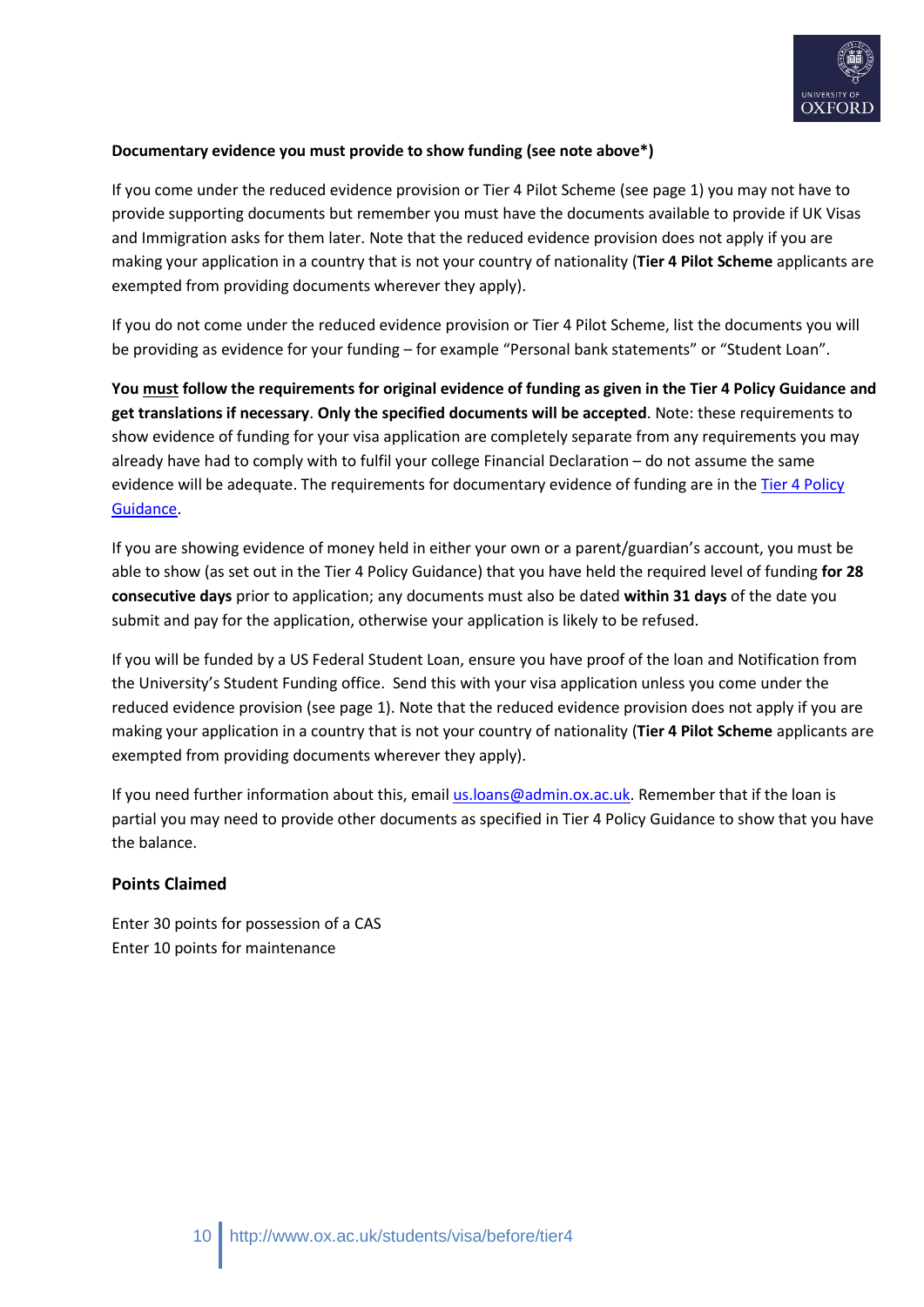

## **Supporting documents – evidence of academic qualification**

If you come under the reduced evidence provision or Tier 4 Pilot Scheme (see page 1) you may not have to provide supporting documents for any academic qualification upon which you offer to study at Oxford has been based. Note that the reduced evidence provision does not apply if you are making your application in a country that is not your country of nationality (**Tier 4 Pilot Scheme** applicants are exempted from providing documents wherever they apply).

Look at the heading on your CAS Statement, 'Evidence Considered in Accepting Application'. If any qualifications are listed here and you do NOT come under the reduced evidence provision or Tier 4 Pilot Scheme (see page 1), you are required to send in an *original* certificate **or** transcript for the award(s) listed.

If **you DO** come under the reduced evidence provision or Tier 4 Pilot Scheme you are not required to send the original certificate or transcript but make sure you have them available to send if UK Visas and Immigration request them.

You must have completed any qualifications listed; UK Visas and Immigration will not accept provisional documents\*.

**\*NOTE FOR SOME INDIAN STUDENTS ONLY** – **if your CAS states "***please note we have accepted the provisional certificate as the degree is complete and awarded'* **you can provide an original provisional certificate as evidence of your academic qualification.**

Look at th[e Tier 4 Policy Guidance](https://www.gov.uk/government/publications/guidance-on-application-for-uk-visa-as-tier-4-student) to ensure your documents fully meet the requirements. If you cannot provide the required original documents, contact your College (undergraduate and visiting students) or Department (graduate and recognised students) for advice, including where qualifications that you have not completed are mentioned. If any of these documents are not in English you must also send a translation in the required format. Only send evidence for qualifications listed on your CAS Statement.

If your CAS states "*Assessed on progress on current course*" you are not required to provide evidence of any academic qualification.

If you are coming to Oxford as a visiting student, your CAS may state 'student has been assessed as competent by the home institution – we have not required to see any qualifications' and you are not required to submit any evidence with your application.

In answer to the question "*Have you been assessed by the sponsor by other means, for example references or a portfolio of artwork*' you should choose NO.

#### **Additional Information**

Add anything here that you think is relevant to your application.

#### **Sign the declaration**

You must then sign the declaration- the date is automatically input.

Assistance with the online form beyond this point is limited (due to having to sign the declaration and pay) but if you have any questions please do contact [student.immigration@admin.ox.ac.uk](mailto:student.immigration@admin.ox.ac.uk)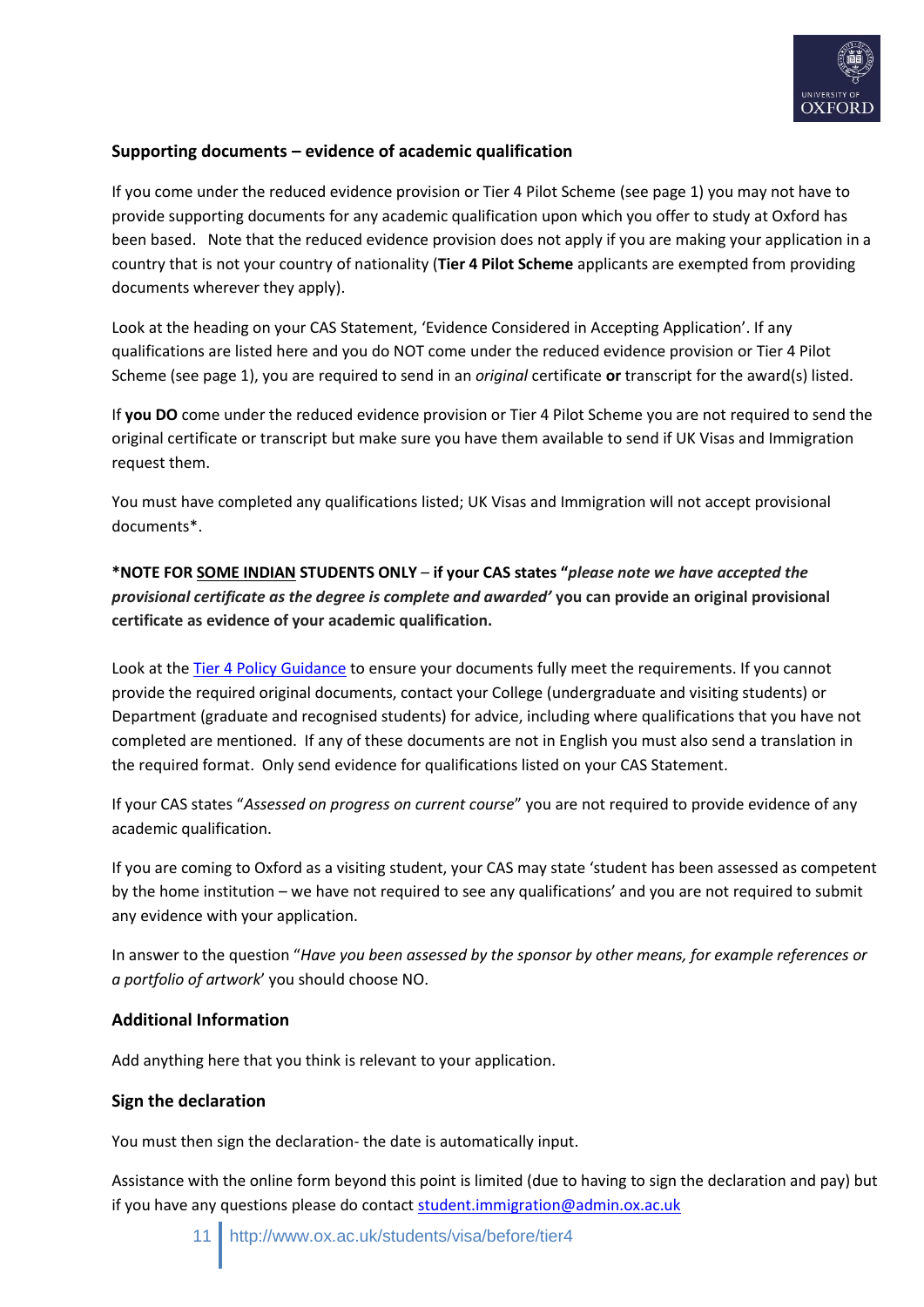

## **BIOMETRIC RESIDENCE PERMIT (BRP) COLLECTION LOCATION IN THE UK**

Once your application has been processed you will be issued with a short 30 day travel visa which will be stuck in your passport. The date you can enter the UK using this visa will be calculated to start based on *either* 7 days before your intended date of travel as included on your application form *or* 30 days before the start date on your CAS, whichever is the latest. You are then required to collect the full length visa once you arrive in the UK.Information about collection has to be included on your application.

## **WHERE TO COLLECT YOUR BRP**

Where prompted, you will have to choose where to collect your BRP within 10 days of arrival in the UK (this will include any BRPs for your dependants who are travelling with you). You can choose between the Examination Schools in Oxford\*, the main Post Office in Oxford or another Post Office location within the UK.

#### **FROM THE EXAMINATION SCHOOLS\*, HIGH STREET, OXFORD ON**

**TUESDAY 26 SEPTEMBER TO FRIDAY 29 SEPTEMBER (INCLUSIVE), MONDAY 2 OCTOBER AND TUESDAY 3 OCTOBER**

**There are designated 1 hour slots on all these days as follows:**

#### **10-11am, 11am-12 noon, 1-2pm, 2-3pm, 3-4pm**

(Please note that there is **no collection from the Exam Schools** on **Saturday 30 September or Sunday 1 October)**

Select the third box '**ALTERNATIVE LOCATION'** and enter the code **2HE627**

This option is recommended if you are arriving around these dates as space is limited at the Post Office and there will be more staff available at the Examination Schools. Please also **[sign up here](https://www.eventbrite.co.uk/e/collection-of-brp-card-student-visa-at-exam-schools-for-new-students-2017-tickets-34406672283)** to let us know when you might pick up the card so we can estimate numbers each day, you can change this time later if needed.

#### **FROM ST ALDATES POST OFFICE IN THE CENTRE OF OXFORD**

If you are arriving earlier or later than the dates above Select the second box '**SPONSOR ADDRESS POSTCODE'** and enter the postcode **OX1 2JD**

If you want to choose your residential address or a different location then please follow the instructions although we strongly encourage you to use one of the above two options.

Further details about how to collect your BRP will be provided by the Home Office when your travel visa is issued.

**\*FOR MBA, MFE, MPP AND ANY EARLY STARTERS – PLEASE DO NOT CHOOSE THE EXAM SCHOOLS FOR COLLECTION OF YOUR BRP AS YOU WILL BE DELAYED IN ENROLLING, OPEN A BANK ACCOUNT ETC.**